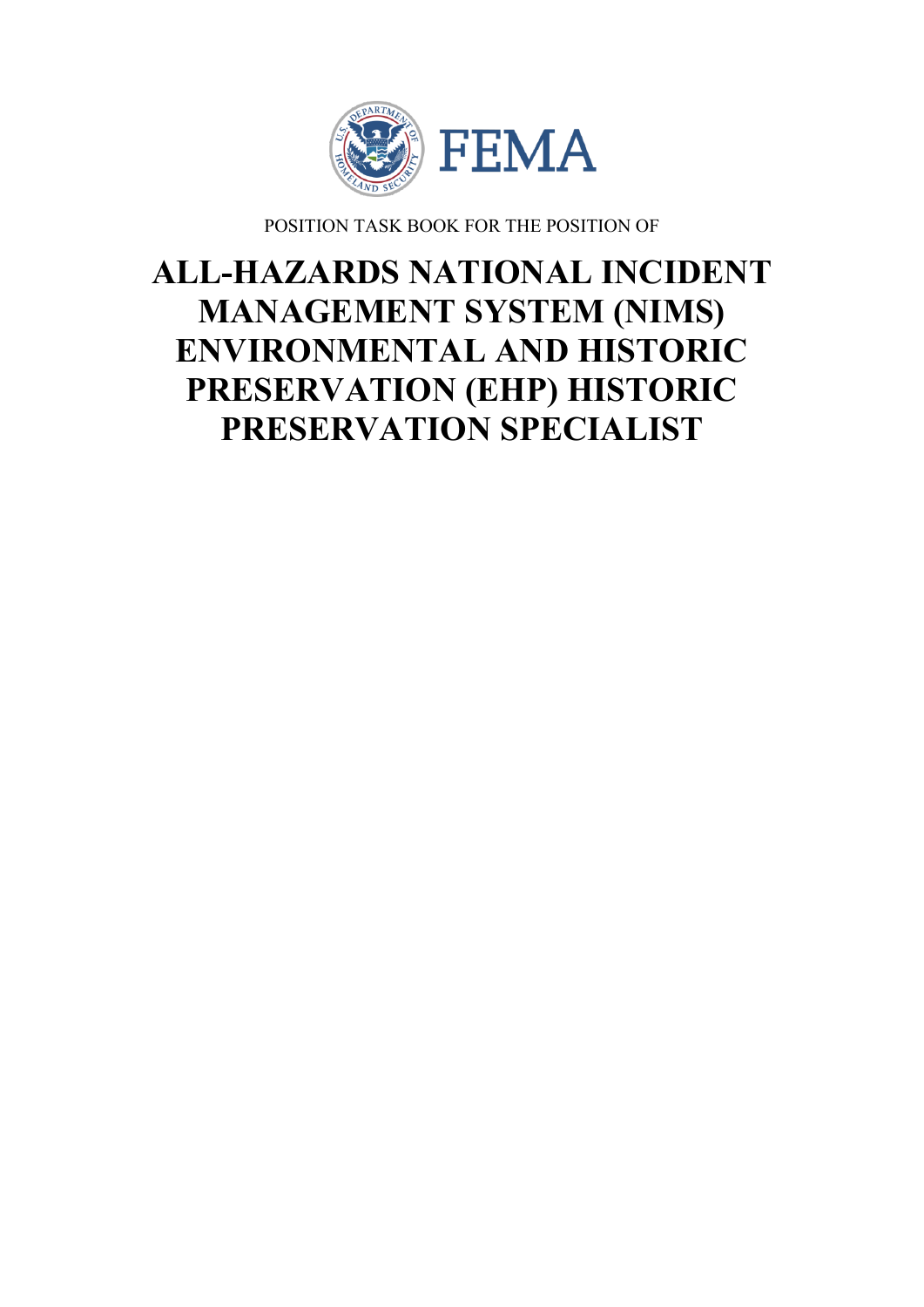# **ENVIRONMENTAL AND HISTORIC PRESERVATION (EHP) HISTORIC PRESERVATION SPECIALIST**

### *1. Competency:* **Ensure completion of assigned actions to meet identified objectives**

*Description:* Identify, analyze, and apply relevant situational information and evaluate actions to complete assignments safely and meet identified objectives. Complete actions within established time frame.

#### *1a. Behavior:* **Identify, collect, and manage data about potential damage to historic properties and support compliance with applicable local, state, tribal, and territorial requirements**

| <b>TASK</b>                                                                                                                                                                                                                                                                                                                                                                                                                                                                                                                                                                                                                                                                                            | <b>CODE</b> | <b>EVALUATION</b><br><b>RECORD#</b> | <b>EVALUATOR</b><br><b>INITIALS AND</b><br><b>DATE</b> |
|--------------------------------------------------------------------------------------------------------------------------------------------------------------------------------------------------------------------------------------------------------------------------------------------------------------------------------------------------------------------------------------------------------------------------------------------------------------------------------------------------------------------------------------------------------------------------------------------------------------------------------------------------------------------------------------------------------|-------------|-------------------------------------|--------------------------------------------------------|
| 1. Assess the potential impacts of proposed projects involving<br>identified historic properties:<br>• Publish notices on the process<br>• Keep complete records of entire process                                                                                                                                                                                                                                                                                                                                                                                                                                                                                                                     | E, F, I, J  |                                     |                                                        |
| 2. Consolidate and organize documents, and file them into the<br>Authority Having Jurisdiction (AHJ)-identified historic<br>preservation compliance disaster record:<br>• Complete all historic property documentation such as site<br>forms, maps, drawings, artifact analyses, and consultations in<br>accordance with local, state, tribal, and territorial<br>requirements                                                                                                                                                                                                                                                                                                                         | E, F, I, J  |                                     |                                                        |
| 3. Identify damaged historic properties impacted and document<br>them in a preliminary damage assessment:<br>• Document locations of previously identified historic<br>buildings, structures, sites, objects and districts using maps,<br>Geographic Information Systems (GIS) coordinates, etc.<br>• Assess extent of damage to previously identified and<br>potential historic properties<br>• Identify technical assistance needed to further assess the<br>extent of damage to historic properties                                                                                                                                                                                                 | E, F, I, J  |                                     |                                                        |
| 4. Support and participate in damage scoping and recovery<br>meetings for damaged historic properties:<br>• Provide technical support for application of local, state,<br>tribal, and territorial historic preservation laws, regulations,<br>and policies<br>• Describe actions that trigger historic preservation<br>consultations with local, state, tribal, and territorial agencies<br>and other consulting parties<br>• Present basic requirements and responsibilities of<br>applicable local, state, tribal, and territorial historic<br>preservation compliance requirements laws, and regulations.<br>• Provide meeting minutes as documentation and as a<br>checklist for follow-up actions | E, F, I, J  |                                     |                                                        |

#### *1b. Behavior:* **Make compliance determinations for any local, state, tribal, and territorial historic preservation compliance requirements**

|--|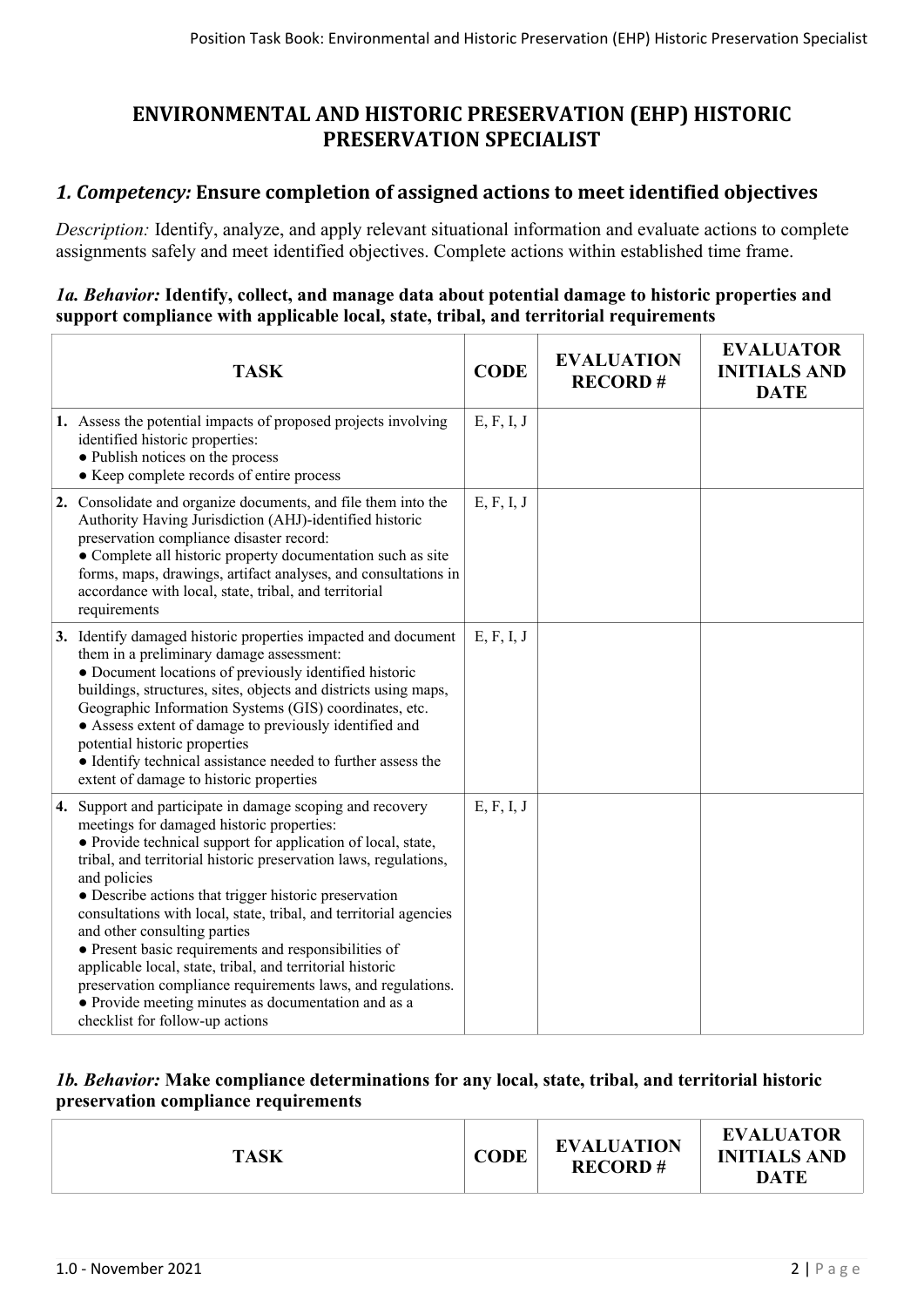| 5. Carry out consultation, with adequate documentation, per<br>local, state, tribal, and territorial law:<br>• Identify parties with an interest in the proposed project,<br>including other agencies, organizations, and members of the<br>public<br>• Draft consultation letters to relevant resource agencies, for<br>example:<br>o Local historic preservation commission<br>○ State Historic Preservation Officer (SHPO)<br>o Tribal Historic Preservation Officer (THPO)<br>• Document, organize, and file responses to consultation<br>letters<br>• Deliver scope of work and project location<br>• Note potential impacts<br>• Use photos and reference maps | E, F, I, J |  |
|----------------------------------------------------------------------------------------------------------------------------------------------------------------------------------------------------------------------------------------------------------------------------------------------------------------------------------------------------------------------------------------------------------------------------------------------------------------------------------------------------------------------------------------------------------------------------------------------------------------------------------------------------------------------|------------|--|
| <b>6.</b> Complete historic preservation reviews to assess the<br>presence of historic properties and potential impact of<br>proposed projects on identified properties:<br>• Identify historic properties within the area of potential<br>effect<br>• Evaluate historic significance of identified properties<br>• Assess the effects of proposed local, state, tribal, and<br>territorial proposed project on historic properties<br>• Convey the results of identification and evaluation and<br>assessment of effective technical reports to authorized<br>organizational personnel                                                                              | E, F, I, J |  |

#### *1c. Behavior:* **Provide advice about historic preservation compliance considerations to the incident management organization and external stakeholders**

|         | <b>TASK</b>                                                                                                                                                                                                                                                                                                                                                                                                                                                                                                                                                                                                                                       | <b>CODE</b> | <b>EVALUATION</b><br><b>RECORD#</b> | <b>EVALUATOR</b><br><b>INITIALS AND</b><br><b>DATE</b> |
|---------|---------------------------------------------------------------------------------------------------------------------------------------------------------------------------------------------------------------------------------------------------------------------------------------------------------------------------------------------------------------------------------------------------------------------------------------------------------------------------------------------------------------------------------------------------------------------------------------------------------------------------------------------------|-------------|-------------------------------------|--------------------------------------------------------|
| results | 7. Communicate historic preservation information, data and<br>guidance in a precise and timely manner to help solve<br>problems, answer questions, and inform others:<br>• Respond to inquiries from within the organization and<br>from external stakeholders<br>• Participate in status updates and leadership meetings<br>• Inform planning and resource decisions with assessment<br>• Provide advice and guidance regarding additional<br>resources to assist impacted communities with<br>implementation of appropriate salvage and stabilization<br>measures of damaged library, archival, and museum<br>collections, and family heirlooms | E, F, I, J  |                                     |                                                        |
|         | 8. Ensure that historic preservation review process meets AHJ<br>compliance requirements:<br>• Perform literature review of respected resources to provide<br>a context for the evaluation of cultural resources<br>• Perform field reconnaissance of damaged area and provide<br>technical information about area of potential effect<br>• Provide advice on mitigation tactics that help preserve<br>cultural and historic resources                                                                                                                                                                                                            | E, F, I, J  |                                     |                                                        |